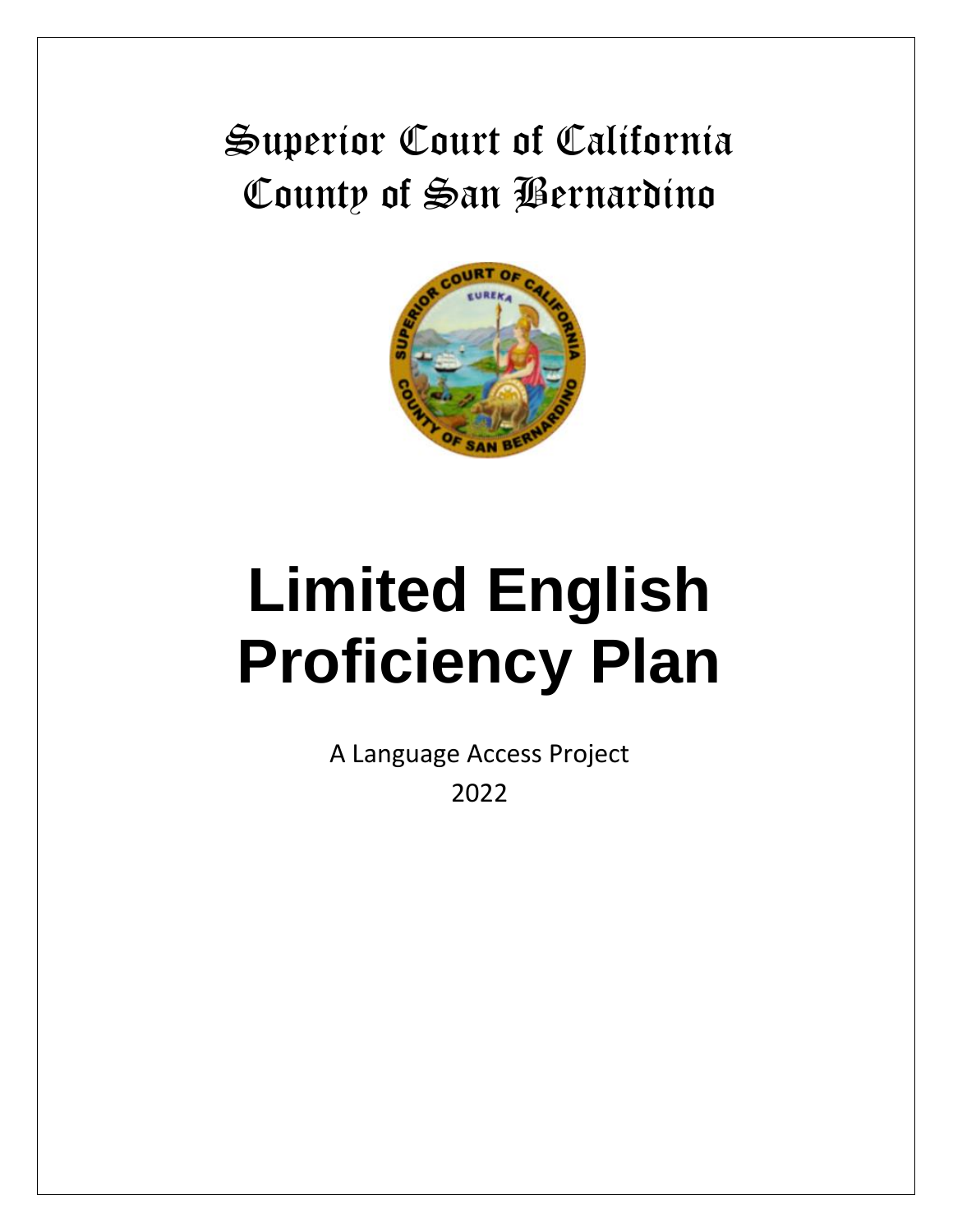# **Superior Court of California, County of San Bernardino**

## **Limited English Proficiency (LEP) Plan**

The Superior Court of California, County of San Bernardino provides language access services to LEP court users consistent with th[e Strategic Plan for Language Access in the California Courts](http://www.courts.ca.gov/documents/CLASP_report_060514.pdf) (California Language Access Plan or LAP). This Limited English Proficiency (LEP) Plan addresses language access services and policies that affect LEP court users and language access procedures at our court.

### **1. Identification of LEP Persons**

The top five (5) non-English Languages spoken in this county, in descending order of frequency, are:

- 1. Spanish
- 2. Mandarin
- 3. Arabic
- 4. Cantonese
- 5. Vietnamese

This information is based on data collected from the Court Interpreter's Data Collection System (CIDCS).

#### **2. Services Provided**

**Interpreters:** The court strives to provide free interpreters to all LEP court users for all court hearings and trials and court-ordered/court-operated events. Interpreters are provided at no cost for all criminal, traffic, juvenile law cases, mental competency hearings with appointed counsel, and other mandated civil. While we continue efforts toward providing interpreters in all civil matters, due to budget constraints related to the reduction of funding allocated to the court, we are currently limiting interpreter provision as described on our website a[t http://www.sb-court.org/GeneralInfo/CourtInterpreters.aspx.](http://www.sb-court.org/GeneralInfo/CourtInterpreters.aspx)

Free interpreter services in civil matters are provided within the priorities established in Evidence Code § 756, as follows:

- Priority 1: Domestic violence, civil harassment cases where there is no fee to file, elder abuse cases where there is physical abuse or neglect
- Priority 2: Unlawful detainers (evictions)
- Priority 3: Termination of parental rights
- Priority 4: Guardianship and conservatorship
- Priority 5: Cases where one person is asking for sole custody or visitation
- Priority 6: Other civil harassment and elder abuse cases
- Priority 7: Other family law cases
- Priority 8: Other civil cases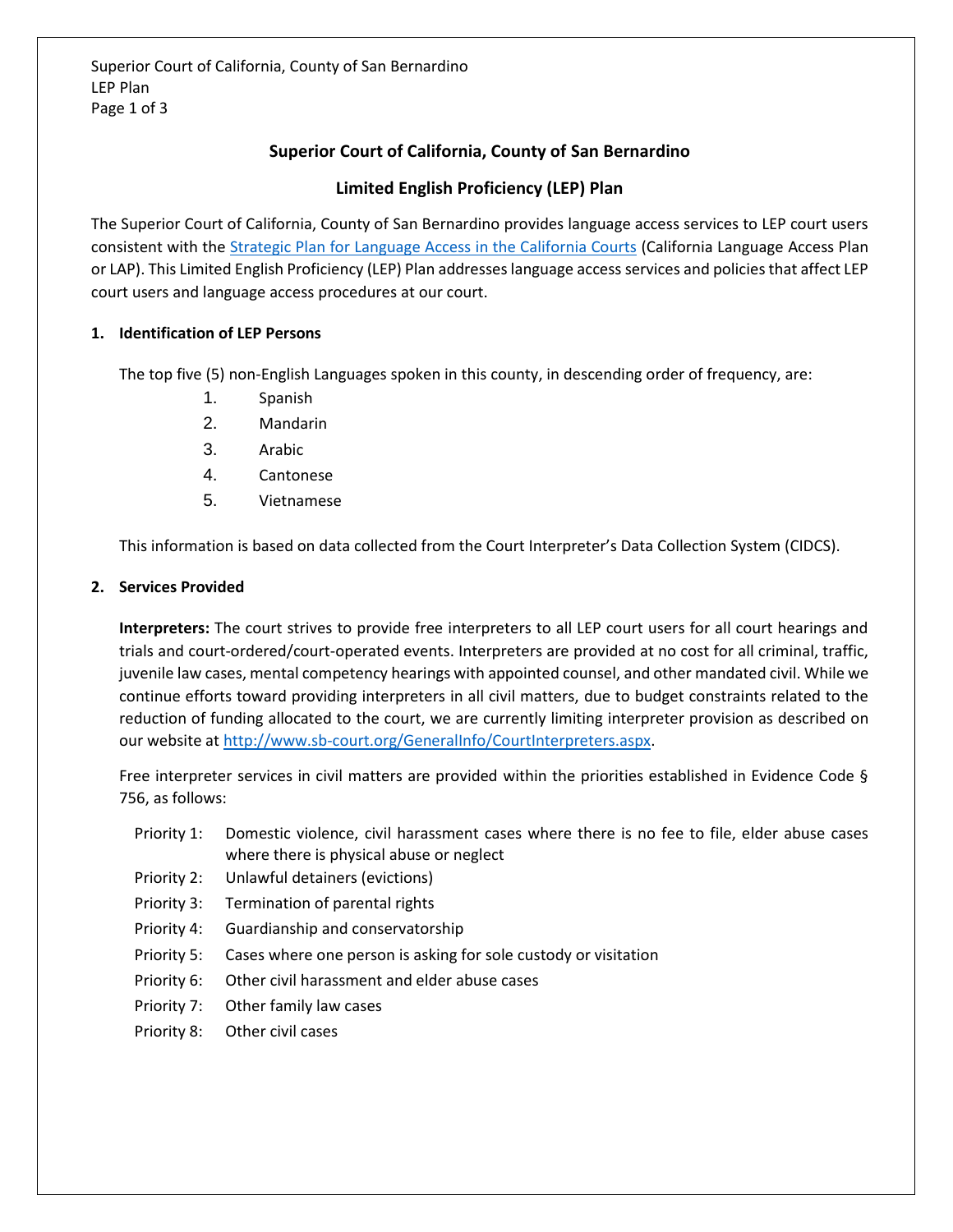Superior Court of California, County of San Bernardino LEP Plan Page 2 of 3

In addition, the court strives to provide free interpreters to all LEP persons for the following court events or programs:

- Family Court Services Child Custody Recommending Counseling
- Family Court Services Orientation
- Settlement Conferences in family law cases
- Court Investigator Office interviews

**Bilingual Staff:** The court has bilingual staff to help LEP users in their language in person or by telephone. The languages spoken by the court's staff, in addition to English, include:

- Spanish
- Mandarin

When bilingual staff are not available, qualified interpreters are provided either in person or remotely at the various points of contact with the court (such as court entrances, clerk's offices, self-help centers, etc.). Staff court interpreters are preferred, whenever available, for in person or remote interpretation. If not available, the court uses Language Line to provide for telephonic interpretation to assist in communications between staff and LEP persons.

**Translated Information:** The court provides multilingual information in the following ways:

- $\boxtimes$  Written educational and informational handouts and brochures in Spanish.
- $\boxtimes$  A link on the Court's website to th[e Centro de Ayuda de las Cortes de California](http://www.courts.ca.gov/selfhelp.htm?rdeLocaleAttr=es) (Spanish).
- $\boxtimes$  Spanish translations of select materials on the Court's website at <http://www.sb-court.org/>
- $\boxtimes$  Access to translated Judicial Council forms, in a variety of languages.
- $\boxtimes$  Multilingual continuance forms, available on the Court's intranet for use by court staff.
- $\boxtimes$  A series of Family Court Services orientation videos in Spanish, on the Court's website.
- $\boxtimes$  A Spanish option on the Court's public telephone automated system.

#### **3. Notification of Language Access Services**

The court notifies court users of available language access services and how to access them in the following ways:

- $\boxtimes$  Multilingual notice posted at the clerk's office and other relevant points of contact.
- $\boxtimes$  Through consistent use, in relevant points of contact and written notices, of this language access icon:  $\left[\frac{\blacktriangle{}}{\blacktriangle{}}\right]$
- ☒ Court's website at [http://www.sb-court.org/GeneralInfo/CourtInterpreters.aspx.](http://www.sb-court.org/GeneralInfo/CourtInterpreters.aspx)
- $\boxtimes$  Court written informational and educational materials aimed at the public.
- $\boxtimes$  Availability of Language Identification Cards at all points of contact with the court.
- $\boxtimes$  Outreach to the court's justice partners, community based organizations, legal services providers and others, through court collaborations such as the Court-Clergy Community Meeting, the Inland Counties Association of Paralegals and participation in career fairs at local universities, colleges and community organizations.